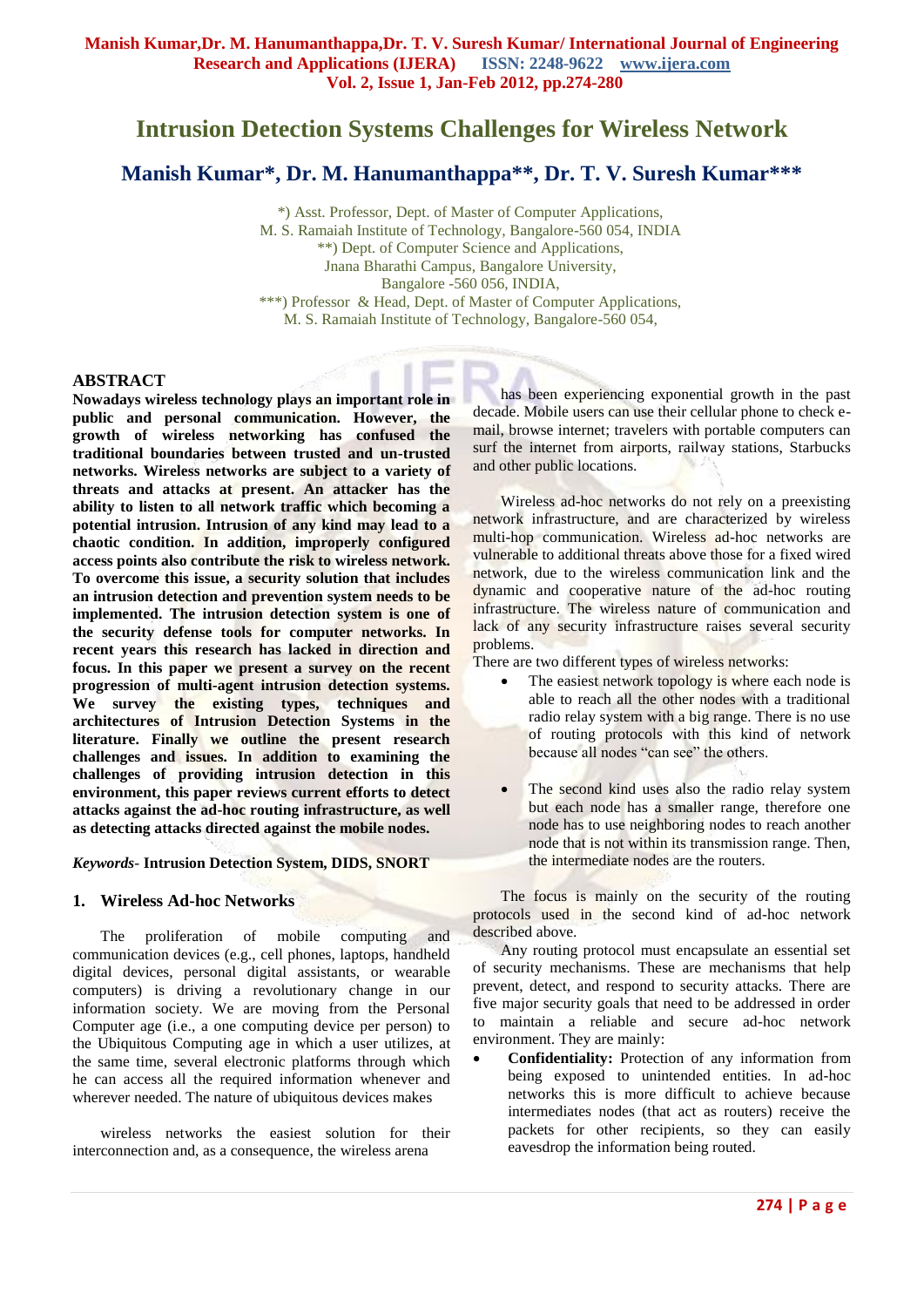# **Manish Kumar,Dr. M. Hanumanthappa,Dr. T. V. Suresh Kumar/ International Journal of Engineering Research and Applications (IJERA) Vol. 2, Issue 1, Jan-Feb 2012, pp.274-280**

- **Availability:** Services should be available whenever required. There should be an assurance of survivability despite a Denial of Service (DOS) attack. On physical and media access control layer attacker can use jamming techniques to interfere with communication on physical channel. On network layer the attacker can disrupt the routing protocol. On higher layers, the attacker could bring down high level services e.g. key management service.
	- **Authentication:** Assurance that an entity of concern or the origin of a communication is what it claims to be or from. Without which an attacker would impersonate a node, thus gaining unauthorized access to resource and sensitive information and interfering with operation of other nodes.
	- **Integrity**: Message being transmitted is never altered.
	- **Non-repudiation***:* Ensures that sending and receiving parties can never deny ever sending or receiving the message.

All the above security mechanisms must be implemented in any ad-hoc networks so as to ensure the security of the transmissions along that network. Thus whenever considering any security issues with respect to a network, we always need to ensure that the above mentioned security goals have been put into effect and none (most) of them are flawed.

Broadly there are two major categories of attacks when considering any network Attacks from external sources and attacks from within the network. The second attack is more severe and detection and correction is difficult. Routing protocol should be able to secure themselves against both of these attacks.

As there is no infrastructure in mobile ad-hoc networks, the nodes have to cooperate in order to communicate. Intentional non-cooperation is mainly caused by two types of nodes: selfish ones that, e.g., want to save power and malicious nodes that are not primarily concerned with power saving but that are interested in attacking the network.

Use of wireless links renders an ad-hoc network susceptible to link attacks ranging from passive eavesdropping to active impersonation, message replay and message distortion. Nodes roaming freely in a hostile environment with relatively poor physical protection have non-negligible probability of being compromised. Hence, we need to consider malicious attacks not only from outside but also from within the network from compromised nodes. Eavesdropping might give an attacker access to secret information thus violating confidentiality. Active attacks could range from deleting data, injecting erroneous messages; impersonate a node etc. thus violating availability, integrity, authentication and non-repudiation.

Most of the security measures surrounding ad-hoc networks in general and their routing solutions are, as yet, incomplete and mostly inefficient.

# **2. Intrusion Detection in Wireless Ad-hoc Networks**

Security mechanisms must be deployed in order to counter threats against wireless ad-hoc networks. While cryptographic mechanisms provide protection against some types of attacks from external nodes, cryptography will not protect against malicious inside nodes, which already have the required cryptographic keys. Therefore, intrusion detection mechanisms are necessary to detect these Byzantine nodes. Intrusion Detection Systems (IDS) may be classified based on the data collection mechanism, as well as the technique used to detect events. While the requirement of intrusion detection for both fixed wired and wireless ad-hoc networks are the same, wireless ad-hoc networks impose additional challenges. In general, the effectiveness of solutions designed for fixed wired networks are limited for wireless ad-hoc networks.

# **2.1. Classifications of IDS**

Two distinct types of intrusion detection systems exist. Pattern-based intrusion detection system has the capability to identify all the known intrusions, while anomaly-based intrusion detection mechanisms have the intelligence to identify and respond to new intrusions which are not known. IDS are further classified as Stand-alone IDS, Distributed and Cooperative IDS, and Hierarchical IDS [22]. Standalone IDS operates on each node independently to determine intrusions by monitoring the internal events which are recorded in the system logs. In distributed and cooperative IDS, every node participate in intrusion detection and response, while in hierarchical IDS, the cluster-heads monitor all of its child nodes, and respond in case of intrusion is detected.

# **2.2. Components of IDS**

Broadly speaking, IDS has two main components [5], i.e., the features and the modeling algorithm. Features include attributes or measures which are mostly concern with the functionalities the IDS would provide. Algorithm is the core component and the efficiency and accuracy of detecting and responding intrusion is totally dependent on the underlying algorithm. IDS may have many components depend on the nature and characteristics of the network and possible intrusions. Most of the IDS have some common components such as:

- Monitoring Component, this is used for local events monitoring as well as neighbors monitoring.
- Intrusion database, which contains the records of recent misbehaviors and reputation value for the neighbors.
- Response component, which is used to respond in case of intrusion, is detected. The response may be to raise an alarm to alert the administrator or to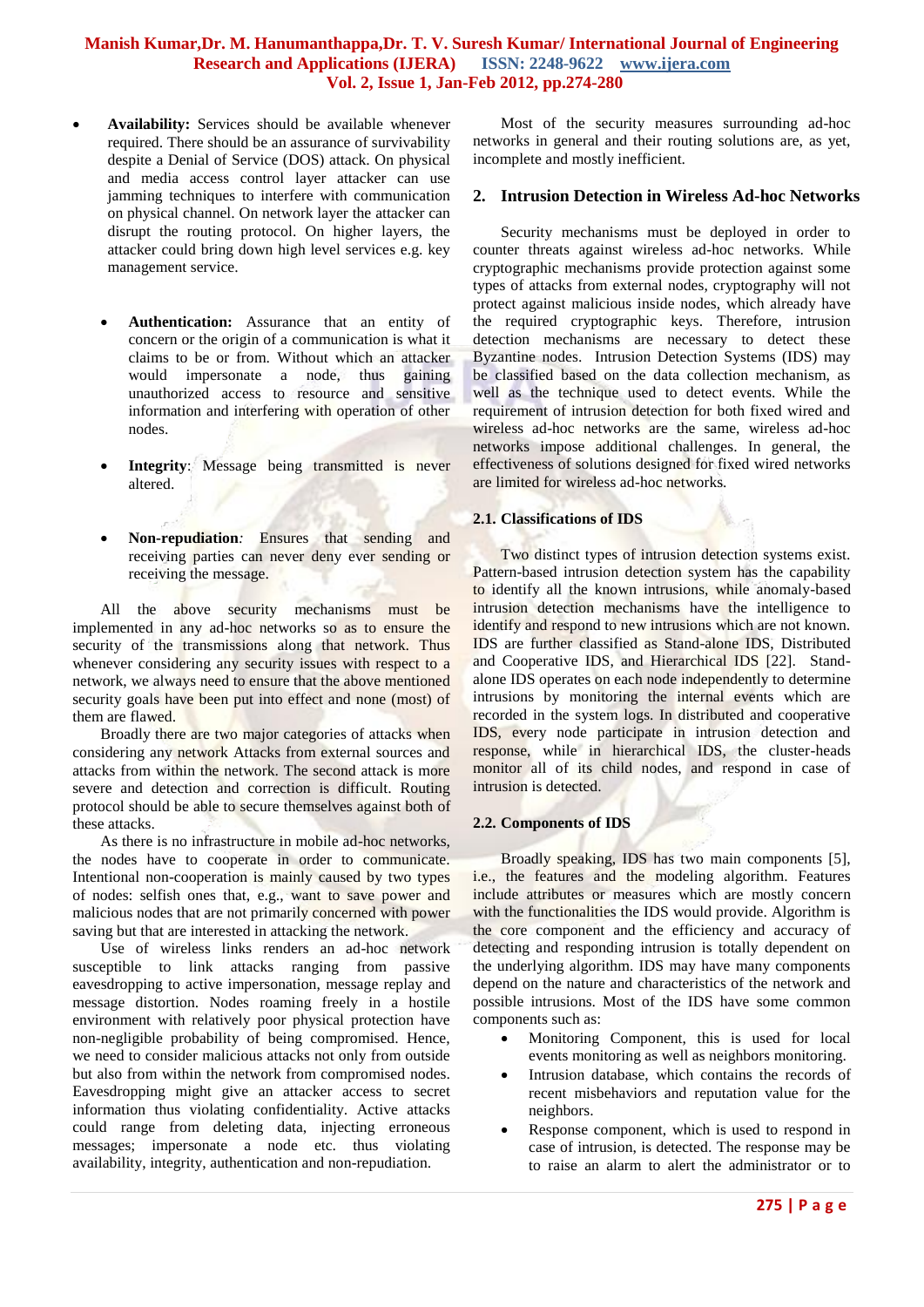# **Manish Kumar,Dr. M. Hanumanthappa,Dr. T. V. Suresh Kumar/ International Journal of Engineering Research and Applications (IJERA) Vol. 2, Issue 1, Jan-Feb 2012, pp.274-280**

broadcast the information to its neighbor nodes about the misbehaving node.

However, the components and the response nature of IDS are mainly dependent on the purpose and services of the IDS. For example, IDS designed for routing misbehavior would have different components and responses as compared to an IDS which is designed for physical and MAC layers anomalies.

#### **3. Wireless Intrusion Detection System**

Unlike wired security devices, wireless IDS must monitor the airwaves to detect wireless threats and make active response. Under wireless conditions, IDS should provide particular wireless-specific network threat detection and mitigation against malicious attacks. A common framework for wireless intrusion detection and prevention is shown in Fig 1.



*Fig 1:- Wireless Intrusion Detection System Framework*

An wireless IDS must have the following basic functions :

- Automatic detection and classification of wireless network threats.
- Accurate plan recognition of continuing attacks by hackers.
- Active response and prevention of the attack behavior that has happened, is happening or will happen.

Although the advantages of IDS are obvious, it needs to consider the system performance since it will increase the network load, resulting in data transmission delay. In order to avoid a system performance bottleneck, IDS must have a wire-speed data processing ability to provide the second layer and third layer of switches, the same processing rate. In improving the accuracy, IDS face greater pressure. Once it makes a wrong decision, it will miss the true attack transactions. IDS solutions for fixed wired networks are often hierarchical and deploy network-based sensors at key traffic concentration points, such as switches, routers, and firewalls. These IDS sensors are physically secured, and use the signature-based detection technique to detect attacks. Alerts generated by these distributed IDS sensors are sent to centralized security servers for analysis and correlation. The centralized security server distributes attack signature updates to the network-based IDS sensors. The effectiveness of IDS solutions that were designed for fixed wired networks are limited for wireless ad-hoc networks as described below:

In the wireless IDS there are still some other drawbacks such as:

- *A. Lack of standard wireless architecture: -* In spite of current wireless IDS can prevent some attacks in wireless networks, it cannot provide advanced architecture. It is different from a wired IPS whose location of detectors follows the logical structure of the network, detectors of wireless IDS have to be placed based on physical location. So it makes sense to provide a standard architecture to make the implementation will be more easily.
- *B. Less Accurate with high rate of false positives: -* All real time IDS system can suffer from issuing false alarms. Once intrusion is detected, wireless IDS will abandon the data packets, which will form another type of denial of service. This leads to improperly reaction in facing the attack.
- *C. Insufficient update of attack signatures: -* An attacker usually at first, need to collect as much as data traffic before attempting an intrusion. This type of passive sniffing is quite dangerous, but there is nothing to do in this direction except to use the proper protection through encryption. In addition, the IDS has a drawback since it only keeps signature files based on known attack pattern recognition files given to them. It only has protection against what are known to be attacks. It does not have sufficient intelligence to recognize all the attacks against the database application, and establishing its update aggressively.

In the wireless IDS there are still some other drawbacks, such as:

- Wireless ad-hoc networks lack key concentration points where network traffic can be monitored. This limits the effectiveness of a network-based IDS sensor, since only the traffic generated within radio transmission range may be monitored.
- In a dynamically changing ad-hoc network, it may be difficult to rely on the existence of a centralized server to perform analysis and correlation.
- The secure distribution of signatures may be difficult, due to the properties of wireless communication and mobile nodes that operate in disconnect mode.
- It may be difficult to physically secure a mobile host that could be captured, compromised, and later rejoin the network as a Byzantine node.

#### **3.1 Related Works**

Early IDS design was a host-based architecture, installed as per host basis. Centralized based analysis implemented in many distributed IDS, is prone to several weaknesses as highlighted in [[3] [16] [19]. First, the addition of a new host causes an increment in the load on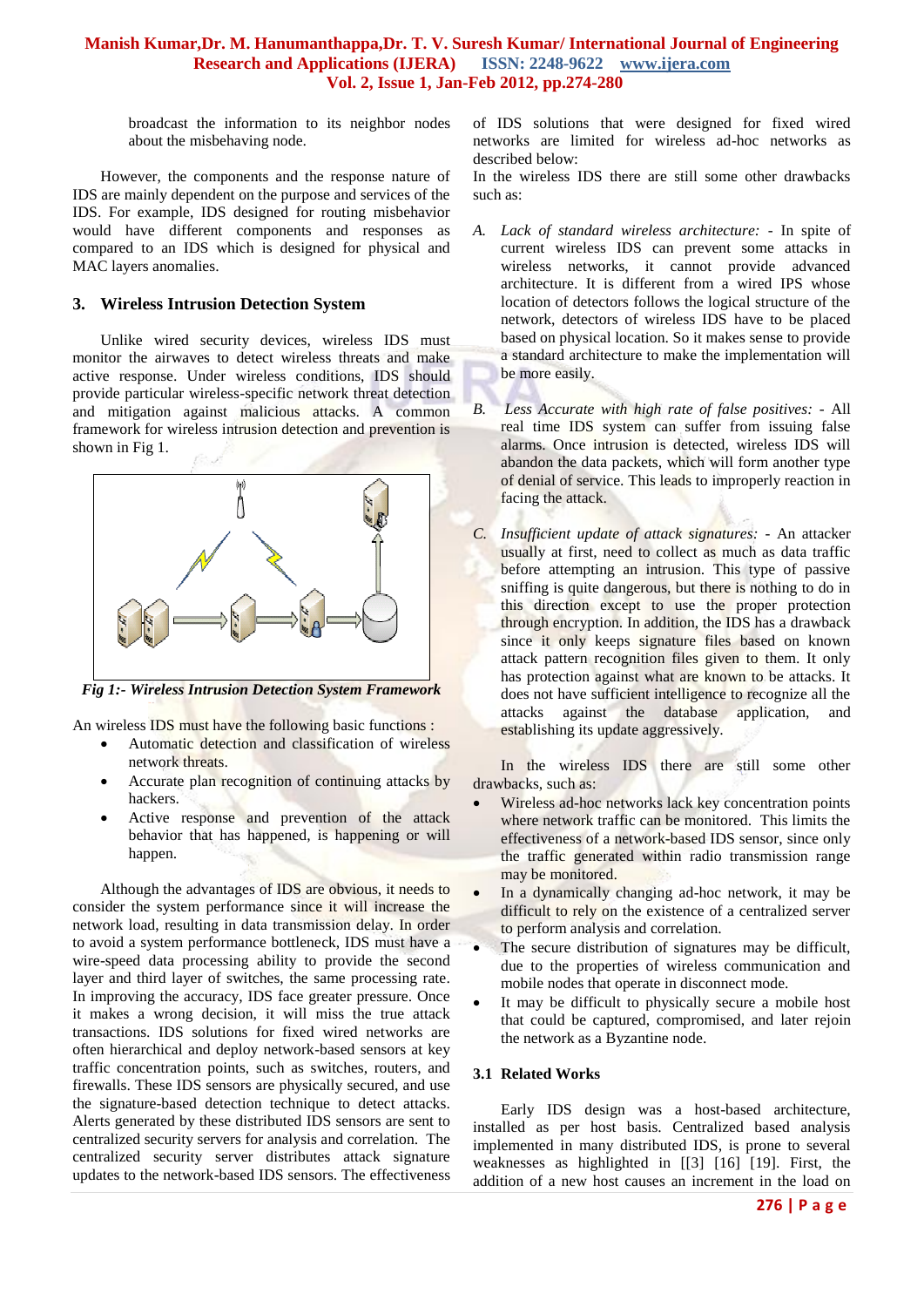# **Manish Kumar,Dr. M. Hanumanthappa,Dr. T. V. Suresh Kumar/ International Journal of Engineering Research and Applications (IJERA) ISSN: 2248-9622 www.ijera.com Vol. 2, Issue 1, Jan-Feb 2012, pp.274-280**

the centralize server that performs analysis, raising a scalability issue. Second, communications with the centralized server can overload the network. Third, some of the IDS clients contain platform specific components. These problems have led many researchers to enhance IDS using a multi-agent approach. The features of multi-agent systems (MAS) such as proactive, reactive, social, truthful, benevolent, adaptive, autonomous and rational [8] are the reasons for the adoption of this approach in IDS. MAS support a multi-platform environment. An agent in MAS can be added or removed with minimal impact to the system. Mosqueira-Rey et al. [6] integrated SNORT rules with a detection agent, and compared it with SNORT in term of the rules lookup performance.

Kannadiga and Zulkernine proposed the Distributed Intrusion Detection System using Mobile Agents (DIDM) [19]. One of the components of the DIDMA is the Victim Host List (VHL), used to maintain a list of hosts affected by an attack. An agent is dispatched, moving from one host to another as listed in the VHL. At each visited host, the MA performs aggregation and/or correlation analysis, depending on the type of the attack. It generates summary data and carries it together to the subsequent host. A final decision is made and sent to the IDS Console. In the evaluation, the authors compared the total bandwidth consumed for transmission of collected data from one host to another host by the DIDMA with a centralized based analysis distributed IDS. They found that DIDMA outperforms the other one. DIDMA reduces the network usage as compared to a centralized DIDS. However, there was no security mechanism used to ensure the integrity of data that is carried from one host to another. It was suggested that encryption and authentication are desirable.

Chan and Wei [20] proposed a network based preemptive DIDS. Static agents investigate and obtain evidence data at host basis. Mobile agents move from host to host, collecting evidence data, and preferentially move to a host that has the least load to perform detection analysis. The gateway agent grabs packets from the external network and forwards packets to a suitable controller agent. In most situations, the controller agent at the host manages packets destined to the host. If the host is busy, the controller agent moves to the other host. A cluster of hosts is formed for distributed attacks analysis. The detection agent receives the packet and does the analysis. It will notify the result to a controller agent or if in cluster mode, a leader of controller agents. Then, the result is passed to the policy agent for enforcement. The home agent manages the traffic of packets at the host. The analysis about a particular packet is done just before the arrival of the packet. As the packet arrives, the home agent consults with the policy agent whether to block or to allow the packet. The strength of the approach is that it optimizes the analysis by doing it at the host with least load. The process is migrated to another host if the host is overly loaded with other processes. This system notifies users and blocks the intrusions. However, the solution is prone to the latency effect. Without a proper mechanism, packets grabbed at the gateway may have already arrived and executed before the detection agent makes its decision.

Peddyreddy and Vidal [25] proposed a framework of DIDS with an assumption that agents in the system are isolated from each other and have limited knowledge about any sign of intrusion. Therefore, agents need to negotiate with each other to share some knowledge on a need-to-know basis. The focus is given to a standardized information format and the automation of interaction protocols for effective agent communication. There is an agent at each host, responsible for collecting traces of intrusion, which may come from audit files, log files and processes. The agent analyzes the extent to which the intrusion has compromised the host. The types of information gathered are the type of attack used, the resources accessed, and the subsequent steps performed after obtaining access to the system. This information is passed to other agents so that the intruder's hidden agenda could be detected. When the analysis is done, the agent compares the traces with its stored profiles to look for matching intrusions patterns. It investigates further whether the suspicious activity is explainable with any valid reason. The agent uses a task model in the form of a decision tree to perform various tasks depending on the type of conversation conveyed by other agents. The number of interactions is limited to the agent's need. Finally, the validated intrusion information is displayed to the user.

Ghosh and Sen [1] proposed an Agent-Based Distributed Intrusion Alert System (ABDIAS) that has two primary unique features: the ability to give alerts before an actual attack occurs and the ability to manage compromised hosts based on a distributed decision. The first one is accomplished via information sharing and the beliefs of each agent. The second one is accomplished by the use of a voting method amongagents within a suitable group. The proposed architecture uses knowledge in a Bayesian Network format. In a detection process, if the input is unknown and the value exceeds the threshold, it is considered anomalous. The architecture enables an agent to make an inference about a particular input. Moreover, it can ask other agents for reconfirmation on its inference. Should the result be suspicious, it may ask for a vote from other agents within a group of hosts. If the result is positive, the suspicious agent's host will be isolated from the network. Otherwise, it may ask for a vote from agents in another group.

Mosqueira-Rey *et al*. describe their work in [6] on misused detection (MD) agents as part of their larger work on multi-agent intrusion detection. The MD agent analyzes captured packets and uses known signatures obtained from Snort as a basis for detection. The motivation is to improve the autonomous agent for intrusion detection architecture, introduced by M. Crosbie and G. Spafford's work in [7]. They claim that the autonomous agent has a weakness, as the upper layer in the multi layer agent system may become an attackers' target and if successful, the entire layer can be deactivated. The proposed component uses signatures from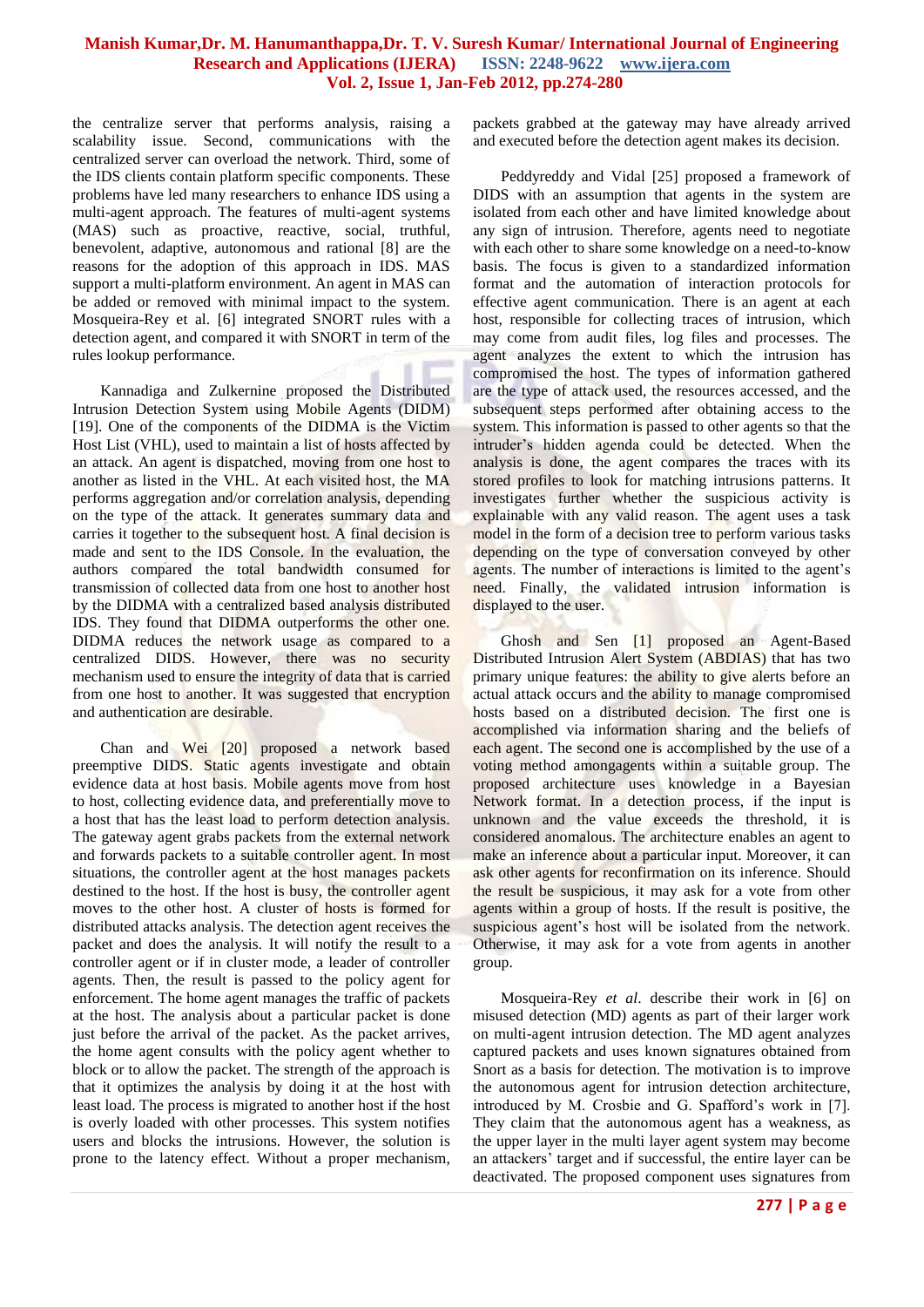# **Manish Kumar,Dr. M. Hanumanthappa,Dr. T. V. Suresh Kumar/ International Journal of Engineering Research and Applications (IJERA) ISSN: 2248-9622 www.ijera.com Vol. 2, Issue 1, Jan-Feb 2012, pp.274-280**

SNORT, supplied into a rule engine called Drools – Jboss. The engine uses the efficient pattern matching called Rete algorithm. Two components of the MD agent are the misuse engine and the packet sniffer. The packet sniffer captures packets and feeds them into the rule engine for detection. The types of possible action that can be taken by the agent are: alert (generate the alert), log (log the packet) and pass (ignore the packet). For the evaluation, the authors compare the performance of both the MD agents against the standard SNORT. Based on their experiment, MD agents perform faster in terms of the number of rules per second and the number of packets per second. The sniffer and detection engine are both pluggable components[11].

#### **3.2 Issues and Challenges**

The majority of the past research employed analysis based on data sourced from audit trails, system calls and network traffic. In the network traffic, most research studies looked at the packet header for analysis. Some other research analyzed the payload. Analyzing the packet header is prone to IP address spoofing, while analyzing the payload is prone to data encryption. Several papers also presented the kernel as a data source such as in [12].

Many researchers used KDD CUP 1999 dataset (KDD) in the literature. Mahoney and Chan's 2003 paper [15] harshly criticized the dataset validity. They claimed that the dataset is full of erroneous information and, does not look like a real traffic in many aspects. The claim was supported with an experiment of several IDS using the KDD dataset and their own real network dataset. Based on their meticulous analysis, they conclude that a model with low false alarm, created based on the KDD dataset will tend to generate high false alarm in real environment. Thus, no conclusion or good model can be drawn from the KDD dataset.

There are also efforts to create IDS for applications. The grid computing utilizes a group of machines working together thus the technology requires IDS to provide protection against exploitation and intrusion to the grid itself. In [4], the authors proposed a framework, having a monitoring component that enforces access policy on resources in grid. Correlation and aggregation of active profiles from the computers are compared with the recorded profiles. Yi and Brajendra [10] proposed an IDS for database system using data mining approach. They believed that a legitimate transaction to a particular record must follow a sequence of valid read or write data to related records. Update of record that did not follow the right sequence is subject to intrusive update. However, the solution is only effective for record that has dependency with other records.

The Intrusion Prevention System (IPS) shadows the IDS terminology. Early IDS research studies merely focus on detection. However, later works also suggested the prevention mechanism [9]. Thus, IPS can be described as an extension of IDS. IDS have been associated with anti-virus programs [27] used to prevent unauthorized modification to a specific data store or file structure in a system. They have added diverse features including the addition of the prevention functionality, hardware/software based components and strategic deployment places.

The present patch model provided by many software manufacturers seems a failure, especially when dealing with large scale and fast widespread attacks. The new generation of attacks could cause severe damage to the entire network globally, leaving behind major challenges for future solutions, demanding faster detection of unknown attacks, and able to immunize affected computers.

#### **4. Detection of Attacks Against Mobile Nodes**

The requirement for detection of attacks against a mobile node in a wireless ad-hoc network is the same as for hosts in a fixed wired network. In a wired network, hosts are typically protected by network firewalls and networkbased IDS [21]. These network-based security mechanisms, however, may not be effective for wireless ad-hoc networks. Without protection from network firewalls, mobile nodes may be directly exposed to attacks from external as well as internal Byzantine nodes. Therefore each mobile node should run some type of node-based IDS, if the node has the available CPU, memory, and battery capacity. While signature-based detection is the primary technique used in fixed wired networks, the secure distribution of signature updates in a wireless ad-hoc network may be difficult, and mobile nodes may operate in disconnect mode. The ideal node based IDS should be able to detect unknown attacks without requiring signature updates. Potential solutions for a node-based IDS to detect attacks against the node may use anomaly or specification-based detection on the system calls generated by monitored processes running on the node. Anomaly detection may be used to detect attacks against a network daemon or a setuserid (SUID) program by building a normal profile of the system calls made during program execution. An intrusion can be detected by comparing the normal profile of a program against a running process. If the process execution deviates significantly from the established profile, an intrusion is assumed. One disadvantage of anomaly detection for mobile computing is that the normal profile must be periodically updated and calculating deviations from the normal profile may impose a heavy load on mobile devices. A more light-weight approach using profiles consisting of the type of system call and it's occurrence of frequency was proposed, in which the DP Matching method (traditionally used in speech recognition) is used to calculate the optimal match between a normal profile and a sample profile [18].

The specification-based technique [13] [14] has demonstrated the capability to detect both known and previously unknown attacks against network daemons and SUID programs on Unix platforms. In this technique, the execution of designated programs is monitored and the generated system calls are compared against a set of predefined constraints. Any deviation from the defined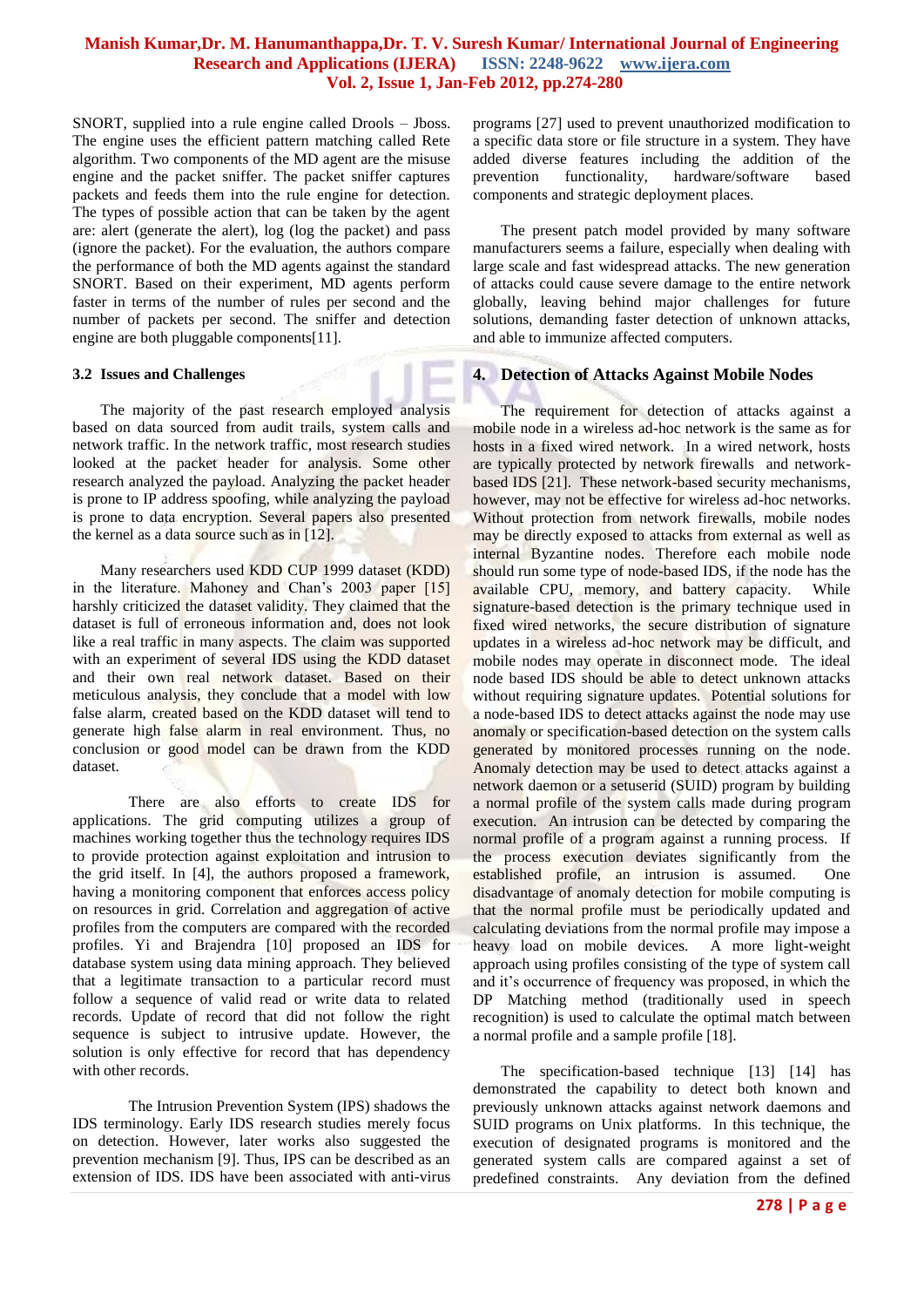# **Manish Kumar,Dr. M. Hanumanthappa,Dr. T. V. Suresh Kumar/ International Journal of Engineering Research and Applications (IJERA) Vol. 2, Issue 1, Jan-Feb 2012, pp.274-280**

constraints is considered to be the manifestation of an attack. The specification-based IDS can be preloaded on mobile nodes prior to deployment to the field, and should not require any periodic updates in order to be effective.

# **hoc Networks**

The optimal IDS architecture for a wireless ad-hoc network may depend on the network infrastructure itself. Wireless ad-hoc networks may be configured in either a flat or multi-layered network infrastructure. In a flat network infrastructure, all nodes are considered equal and may participate in routing functions. In a multi-layered network infrastructure, all nodes are not considered equal. Nodes within transmission range are organized into a cluster, and elect a Cluster-Head (CH) node to centralize routing information for the cluster. The CH nodes form a virtual backbone for the network, and depending on the protocol intermediate gateway nodes may relay packets between CH nodes. This infrastructure be suitable for military applications.

#### **5.1 Stand-alone IDS Architecture**

In a stand-alone IDS architecture, each host runs an IDS that independently detects attacks. The original IDS were stand-alone systems developed to protect specific mainframes. Since stand-alone IDS do not cooperate or share information with other systems, all intrusion detection decision are based on information available to the individual node. The watchdog mechanism [17][26], could be deployed as a stand-alone IDS mechanism and detect Byzantine nodes within transmission range, but not report these malicious nodes to any other node. The node running watchdog would then forward packets only to neighboring nodes that do not appear to misbehave. While the effectiveness of this solution is limited, this architecture may be suitable in an environment where not all nodes are capable of running an IDS or have an IDS installed.

#### **5.2 Distributed and Cooperative IDS Architecture**

Intrusion detection for fixed wired network is primarily hierarchical and network-based, so there is no need to incur the overhead associated with the exchange of messages required for this architecture. This IDS architecture is more suitable for flat wireless ad-hoc networks, and a distributed and cooperative architecture was proposed for this environment in which IDS agents residing on every node independently make local intrusion detection decisions, but cooperatively participate in global intrusion detection [14]. In this architecture, if a node detects an intrusion with weak or inconclusive evidence, it can initiate a cooperative global intrusion detection procedure, or if a node detects locally an intrusion with strong evidence, it can independently determine an attack on the network. A cooperative and distributive IDS architecture could be susceptible to attacks from Byzantine nodes, which could independently make false claims of detecting an attack from a correct node with

strong evidence, thus making it difficult to derive a distributed consensus.

#### **5.3 Hierarchical IDS Architecture**

5. Architectures for Intrusion Detection in Wireless AdHierarchical IDS architectures have been proposed for multi-layered, wireless ad-hoc networks. In a multilayered wireless ad-hoc network, cluster-head nodes centralized routing for the cluster and may support additional security mechanisms. A Byzantine CH nodes could potentially reroute, modify, or drop packets transmitted by cluster member nodes, as well as any packets routed through the CH node on the virtual backbone

#### **6. Intrusion Response in Wireless Ad-hoc Networks**

The ideal intrusion response for a wireless ad-hoc network is to isolate Byzantine nodes from the rest of the network. For fixed wired networks, the "electronic quarantine" was developed to dynamically create the filtering rules required for desktop firewalls, packet filtering intranet firewalls, and application-level Internet firewalls, in order to isolate a compromised host within a fixed wired network [2]. In a dynamically changing wireless ad-hoc topology, the centralized solution proposed by the electronic quarantine would not be effective, since the implementation of intranet firewalls and application-level firewalls may not be feasible. In the distributed and cooperative IDS architecture proposed for wireless ad-hoc networks, one approach suggested that in response to a detected intrusion end users re-authenticate themselves using an out-of-bound mechanism, and negotiate a new communication channel to exclude compromised nodes [28]. Re-authentication using an out-of-bound mechanism may be appropriate in some but not all environments.

# **7. Conclusion**

The intrusion detection system has been an active research area for more than half a century. The widespread use of the Internet increases the number of intrusion incidents from year to year making the research area remain relevant.

In this paper, we surveyed trends in multiagent IDS research. The benefits of multiagent are mentioned in section four. However whether multiagent in IDS outperforms its counterpart is debatable since the detection ability is in fact determined by the technique and algorithm. We have outlined a number of research issues in the subject area. Our future work includes a development of a novel architecture for an effective defense against malicious code attack, inspired by the human immune system. We introduce two phases of program execution. The first phase uses a malware profile pattern matching mechanism, whereas the second phase uses a program profile matching mechanism. In the first phase, if a running executable is detected as containing malicious code, it is quarantined and its file signature is subsequently used to scan the same file at certain intervals. In the second phase, a deviation against its own profile reverts the executable to the first phase.